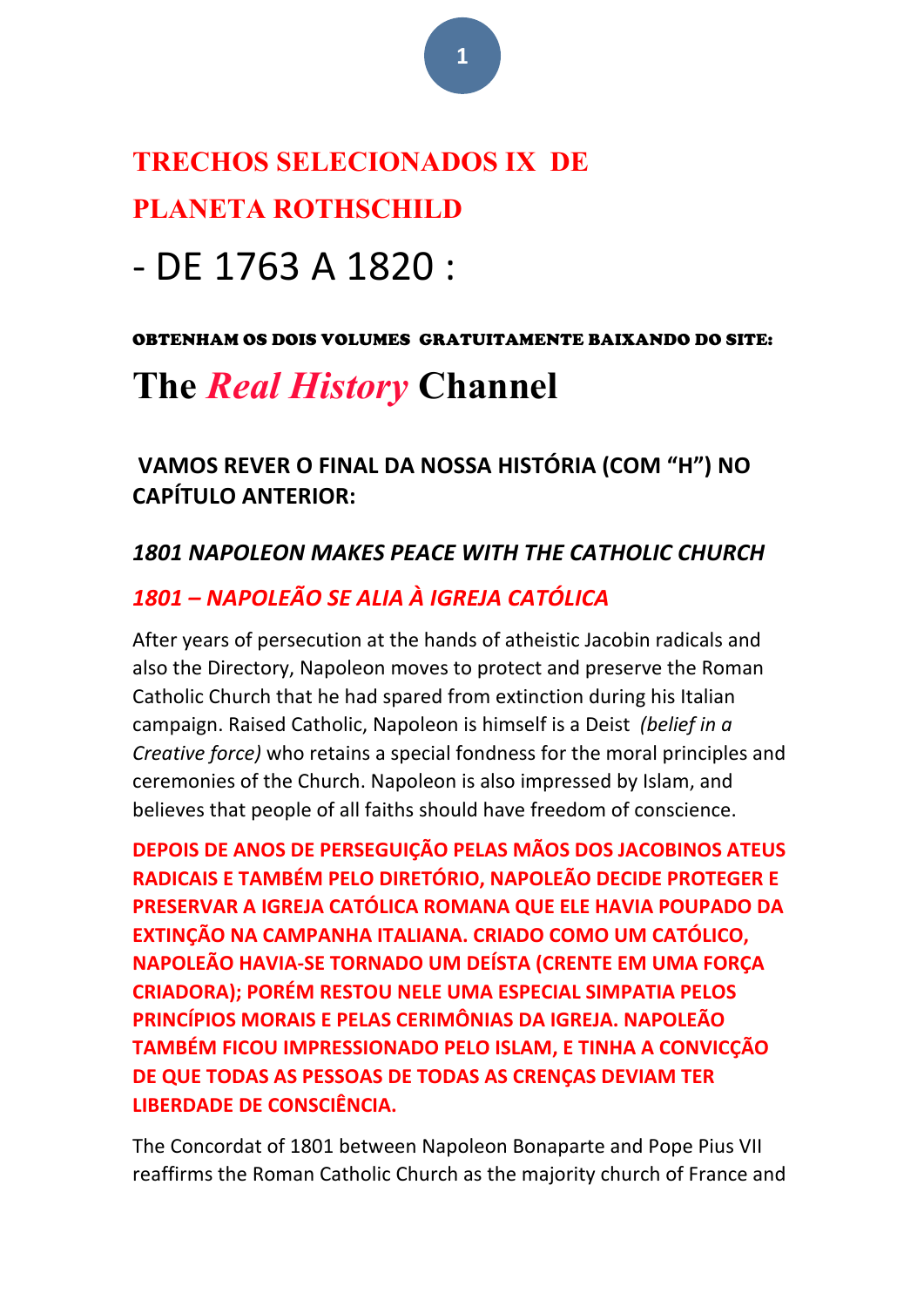restores its civil status. While the Concordat restores ties to the Papacy, the balance of church-state relations tilts in Napoleon's favor.

**A "CONCORDATA DE 1801" ASSINADA POR NAPOLEÃO BONAPARTE E O PAPA PIO VII REAFIRMOU A SUPREMACIA DA IGREJA CATÓLICA ROMANA NA FRANÇA E RESTAUROU SEUS DIREITOS CIVIS. COM A ASSINATURA DA "CONCORDATA" OS LAÇOS COM O PAPADO SÃO RESTAURADOS E – NO BALANÇO IGREJA E ESTADO – A RELAÇÃO COM A IGREJA PENDE PARA O LADO DE NAPOLEÃO.** 



The Concordat reassured French Catholics, angered Red Atheists, and *improved relations with the Vatican*

*A CONCORDATA RESTAUROU O DIREITO DOS CATÓLICOS FRANCESES,*  **IRRITOU OS ATEUS VERMELHOS E MELHOROU A RELAÇÃO COM O** *VTICANO.*

*CONTINUAÇÃO....:*

### *MARCH, 1802 THE TREATY OF AMIENS: PEACE WITH BRITAIN*

## *MARÇO DE 1802 – TRATADO DE AMIENS: A PAZ COM OS BRITÂNICOS*

The Treaty of Amiens ends hostilities between the French Republic and the United Kingdom. It is signed in the city of Amiens on March 25, 1802 and celebrated as the "Definitive Treaty of Peace" between Napoleon and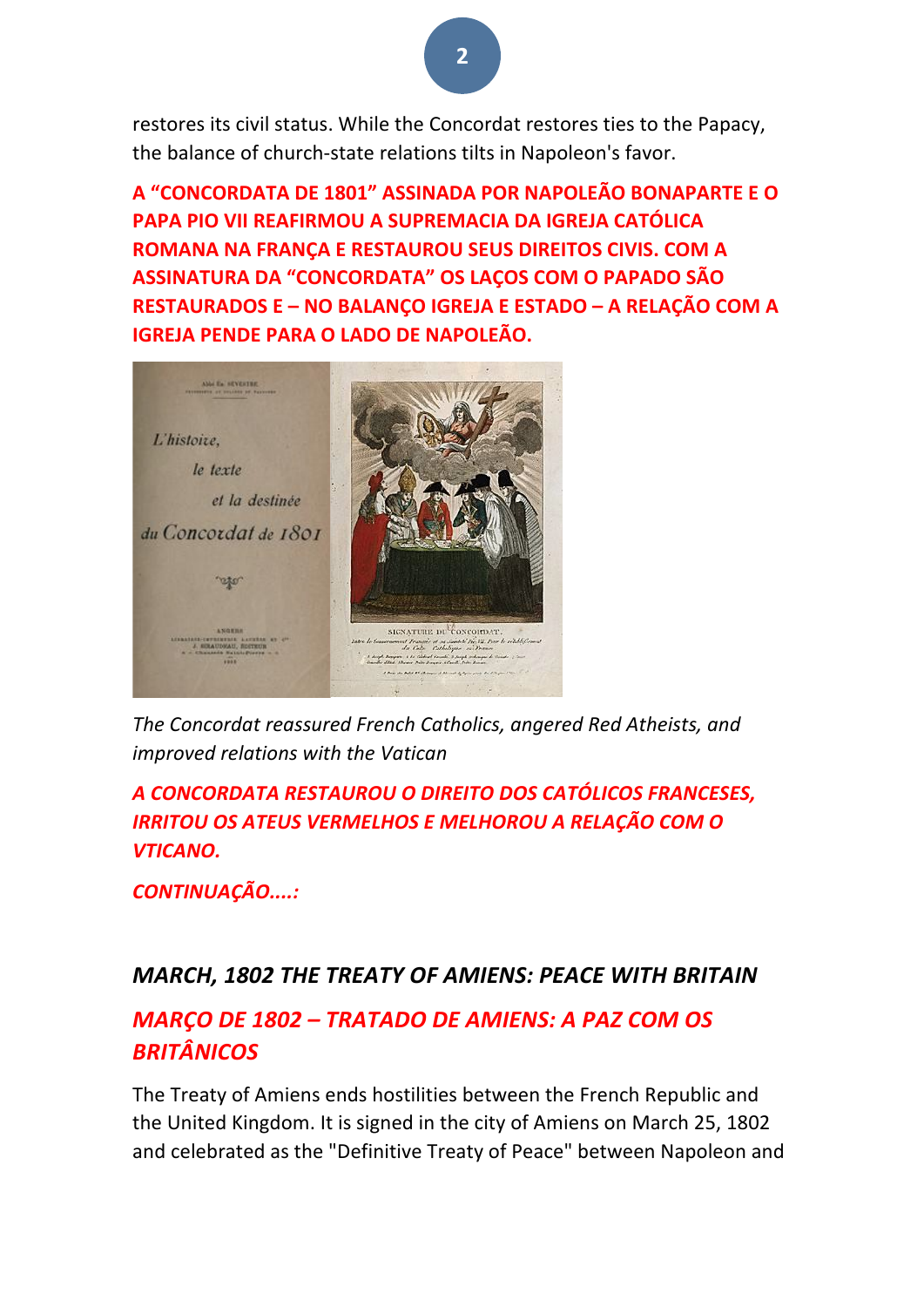Britain. In retrospect, it appears to have been a British ploy more than a sincere desire to make peace with France.

**O TRATADO DE AMIENS PÔS FIM ÀS HOSTILIDADE ENTRE A REPÚBLICA FRANCESA E O REINO UNIDO. FOI ASSINADO NA CIDADE DE AMIENS, EM 25 DE MARCO DE 1802 E CELELBRADO COMO UM "TRATADO DEFINITIVO DE PAZ" ENTRE NAPOLEÃO E A INGLATERRA. OLHANDO PARA O PASSADO HOJE, TUDO PARECE TER SIDO UM ARDIL DOS BRITÂNICOS, E NÃO UM DESEJO SINCERO DE FAZEREM A PAZ COM A FRANÇA.**



The Peace Treaty of Amiens. Was it just a British trick to buy time?

*O TRATADO DE PAZ DE AMIENS. FOI UM TRUQUE DA INGLATERRA PARA GANHAR TEMPO?*

# *MAY, 1803 BRITAIN BREAKS THE PEACE / NAPOLEONIC WARS FOLLOW*

# *MAIO DE 1803 – A INGLATERRA QUEBRA O TRATADO DE PAZ* / *COMEÇAM AS GUERRAS NAPOLEÔNICAS.*

The Peace of Amiens lasts only one year and was the only period of extended peace during the 'Great French War' between 1793 and 1815. Britain does not evacuate Malta as promised. Instead, the British protest against Bonaparte's annexation of Piedmont and his Act of Mediation, which establishes a new Swiss Confederation, **though neither of these** *territories are covered by the treaty*.

A PAZ DE AMIENS DUROU APENAS UM ANO E FOI ESTE O ÚNICO **PERÍODO DE PAZ NA "GUERRA CONTÍNUA DA FRANÇA" ENTRE 1793 E 1815. OS BRITÂNICOS NÃO DEIXARAM MALTA CONFORME PROMETERAM. AO CONTRÁRIO, OS INGLESES PROTESTARAM QUANDO** 

**3**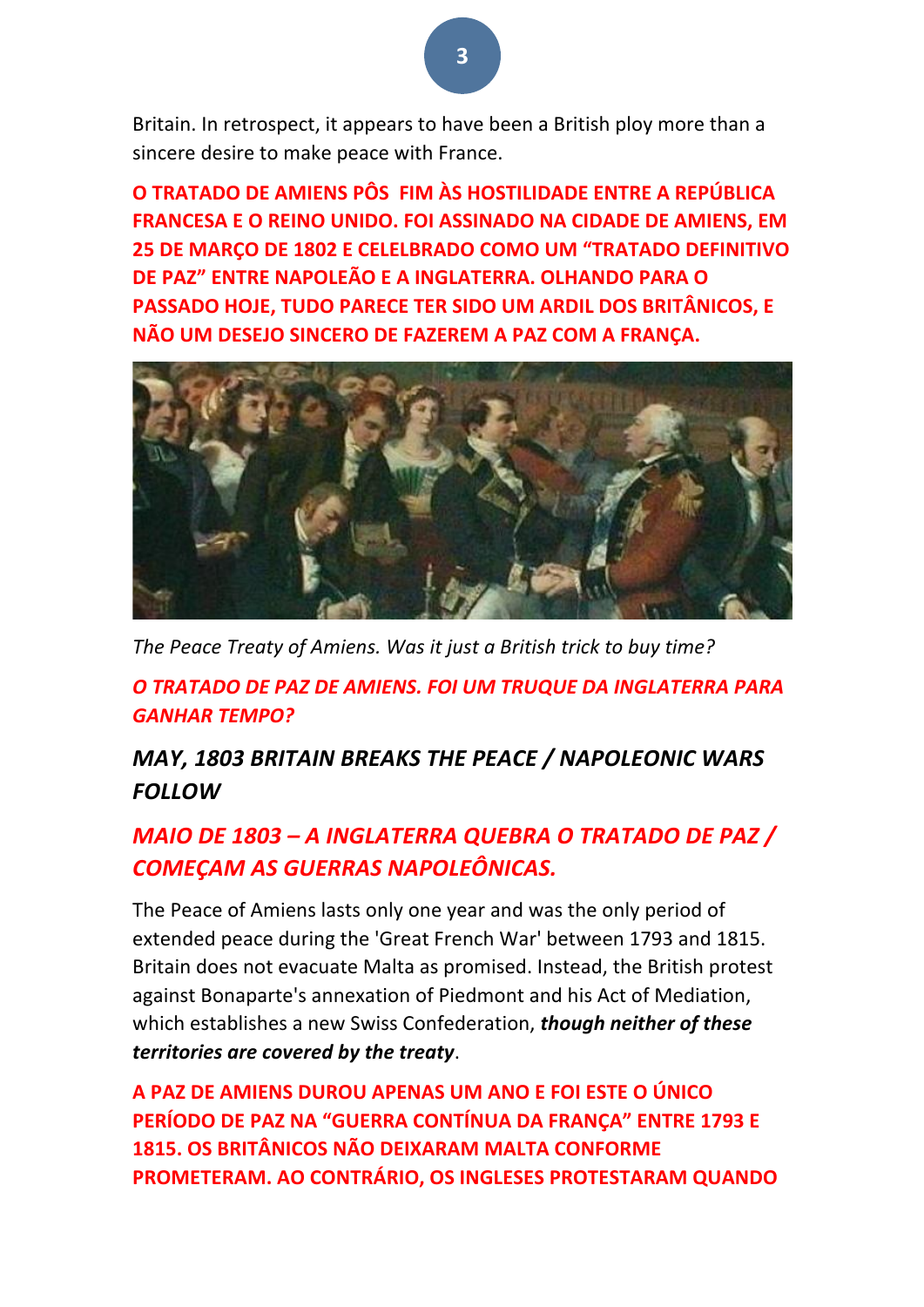## **BONAPARTE ANEXOU O PIEMONTE E CONTRA O "ATO DE MEDIAÇÃO", O QUAL ESTABELECIA UM NOVA CONFEDERAÇÃO SUÍÇA, EMBORA NENHUM DESSES TERRITÓRIOS FOSSE CITADO NO TRATADO.**

These phony pretexts for starting a new war against Napoleon culminate in a declaration of war by Britain, and the reassembly of another coalition against France. Having failed to kill Napoleon from within France itself, the NWO Mafia and the Royal Families of Europe will continue to wage a series of on and off "coalition wars" on post-revolutionary France. At varying times, Great Britain (the chief instigator), Russia, Austria, Prussia, Spain and other minor Kingdoms unite in opposition to Napoleonic France. The ensuing wars that follow are known as the **Napoleonic Wars**, although Napoleon didn't start these wars with Britain and friends.

**OS FALSOS PRETEXTOS PARA INICIAR UMA NOVA GUERRA CONTRA NAPOLEÃO CULMINOU EM UMA DECLARAÇÃO OFICIAL DE GUERRA PELA INGLATERRA, E PELA ORGANIZAÇÃO DE OUTRA COALIZÃO CONTRA A FRANÇA. HAVENDO FALHADO NO ASSASSINATO DE NAPOLEÃO DENTRO** DA PRÓPRIA FRANCA, A MÁFIA DA NOVA ORDEM MUNDIAL E AS **FAMÍLIAS REAIS DA EUROPA CONTINUARAM A MOVER UMA SÉRIE DE "GUERRAS DE COALIZÃO" CONTRA A FRANÇA PÓS-REVOLUCIONÁRIA. EM OCASIÕES ALTERNADAS, A GRÃ-BRETANHA (A CABEÇA DO MOVIMENTO), A RÚSSIA, A ÁUSTRIA, A PRÚSSIA, A ESPANHA E OUTROS REINOS MENORES SE UNIRAM PARA SE OPOREM À FRANÇA NAPOLEÔNICA. AS GUERRAS SUBSEQUENTES QUE OCORRERAM FORAM CONHECIDAS COMO "GUERRAS NAPOLEÔNICAS", EMBORA NAPOLEÃO NÃO TIVESSE COMECADO NENHUMA DESSAS BATALHAS COM A INGLATERRA E OS ALIADOS DELA.** 

It is important to note that without Rothschild funding, these wars would not have been possible, at least not in the long term. The Old World Order *(Monarchies)* and the New World Order (Rothschilds-Illuminati) both seek the demise of Napoleon Bonaparte.

**É IMPORTANTE FRISAR QUE SEM O FINANCIAMENTO DE ROTHSCHILD TAIS GUERRAS NÃO TERIAM SIDO POSSÍVEIS, PELO MENOS NÃO DURANTE TANTO TEMPO. A VELHA ORDEM MUNDIAL (MONÁRQUICA) E A NOVA ORDEM MUNDIAL (DE ROTHSCHILD E DOS ILLUMINATI) PROCURAVAM A MORTE DE NAPOLEÃO BONAPARTE.**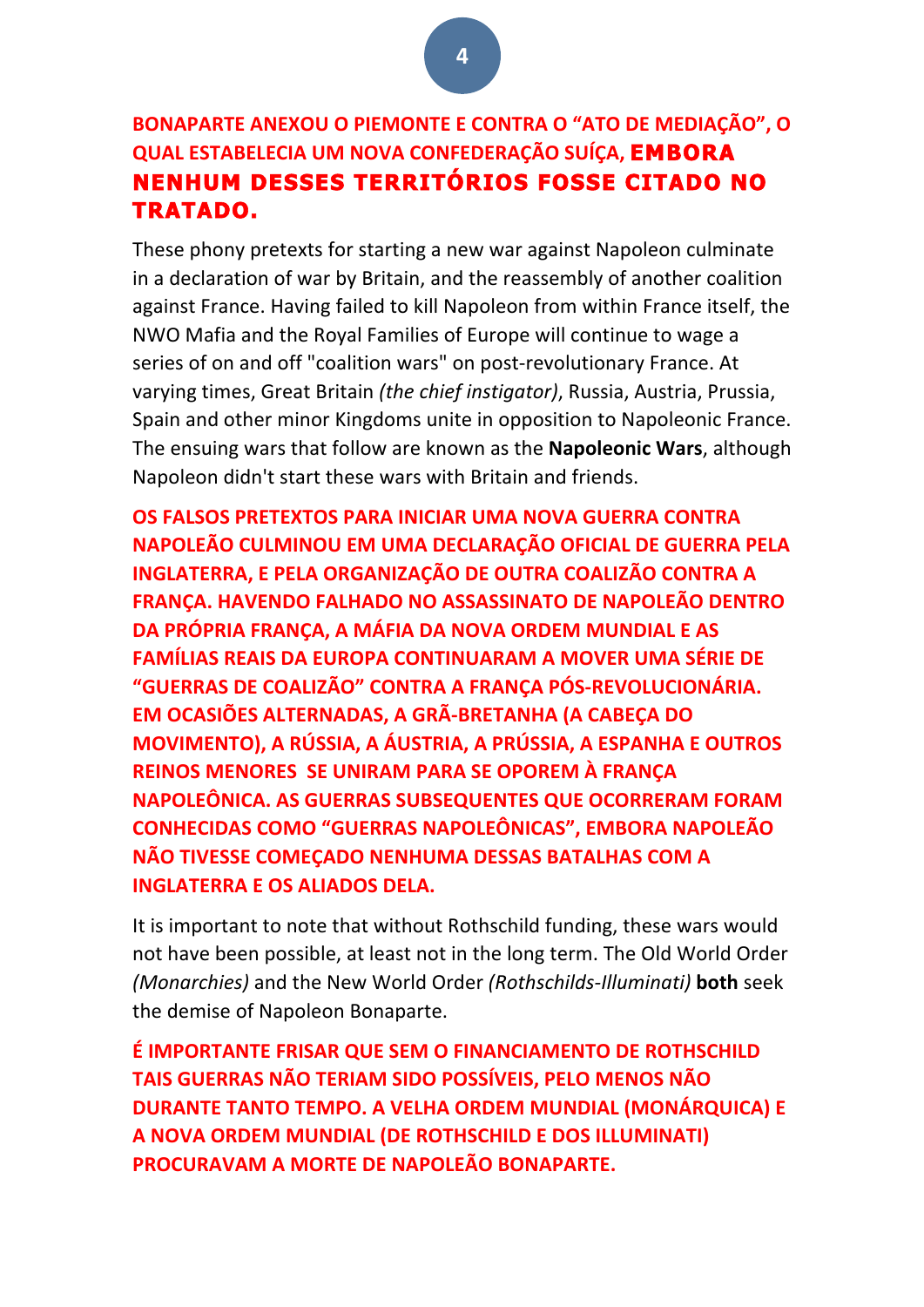

The Napoleonic Wars were a series of wars declared against Napoleon's *French Empire by opposing coalitions, led by Britain and funded by Rothschild.*

*CHAMAM-SE "GUERRAS NAPOLEÔNICAS" UMA SÉRIE DE GUERRAS*  **DECLARADAS CONTRA O IMPÉRIO FRANCÊS DE NAPOLEÃO POR PARTE** *DE COALIZÕES LIDERADAS PELA INGLATERRA E FINANCIADAS POR ROTHSCHILD.*

1803 THE LOUISIANA PURCHASE: RATHER THAN BORROW FROM THE BANKERS, NAPOLEON SELLS LAND TO THE U.S.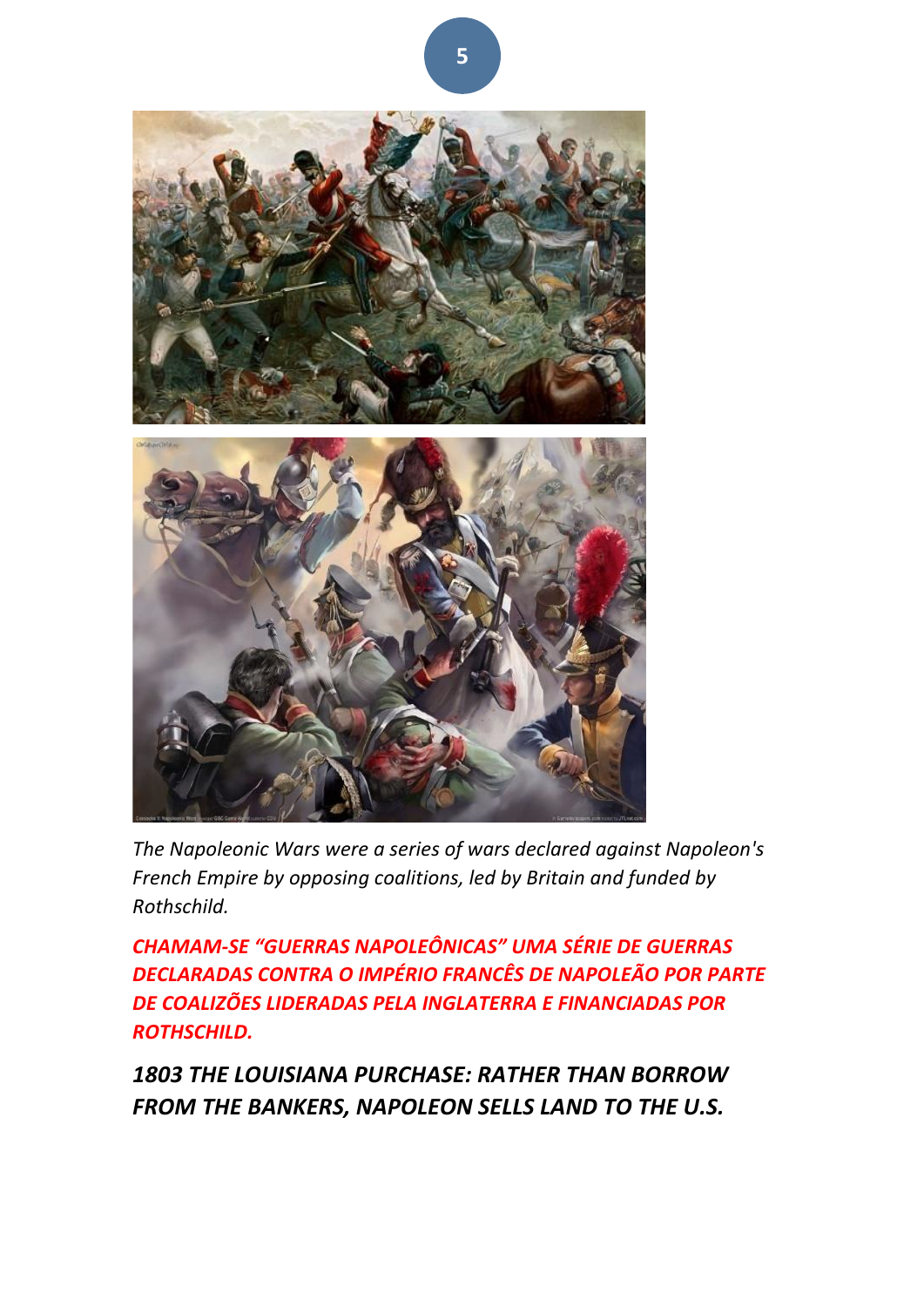# *1803 – A VENDA DA LUISIANA: EM VEZ DE TOMAR DINHEIRO*  **EMPRESTADO AOS BANQUEIROS, NAPOLEÃO VENDEU TERRAS** *DE SUA POSSE AOS ESTADOS UNIDOS.*

Napoleon needs money to finance France's war effort against the European powers, but he is unwilling to borrow from big bankers. Napoleon once wrote:

### **NAPOLEÃO PRECISAVA DE DINHEIRO PARA FINANCIAR OS ESFORÇOS BÉLICOS DA FRANCA CONTRA AS POTÊNCIAS EUROPEIAS: PORÉM ELE NÃO QUERIA TOMAR DINHEIRO EMPRESTADO AOS GRANDES BANQUEIROS. ENTÃO ELE ESCREVEU:**

*"When a government is dependent upon bankers for money, they and not* the leaders of the government control the situation, since the hand that gives is above the hand that takes. Money has no motherland; financiers are without patriotism and without decency; their sole object is gain."

*"QUANDO UM GOVERNANTE DEPENDE DO DINHEIRO DOS BANQUEIROS, SÃO ELES - E NÃO O GOVERNANTE - QUEM CONTROLA A SITUAÇÃO,*  **PORQUE A MÃO QUE DÁ É A MESMA MÃO QUE TIRA. O DINHEIRO NÃO** *TEM PÁTRIA. OS FINANCISTAS NÃO CONHECEM O PATRIOTISMO NEM A DECÊNCIA; SEU ÚNICO OBJETIVO É O LUCRO".*

Instead of crawling to Rothschild, Napoleon raises money by proposing to sell the massive Territory of Louisiana to the United States. President Jefferson jumps at the offer. Napoleon's move also closes a possible front in the western hemisphere from which Britain could wage war against French territory.

**EM VEZ DE RASTEJAR DIANTE DE ROTHSCHILD, NAPOLEÃO CONSEGUIU DINHEIRO PROPONDO VENDER UMA VASTA PARTE DO TERRITÓRIO DA LUISIANA PARA OS ESTADOS UNIDOS. O PRESIDENTE JEFFERSON AGARROU A OFERTA. NAPOLEÃO TAMBÉM FECHOU UMA POSSÍVEL FRENTE NO HEMISFÉRIO OCIDENTAL, DE ONDE A GRÃ-BRETANHA PODERIA MOVER UMA GUERRA CONTRA O TERRITÓRIO FRANCÊS.** 

**6**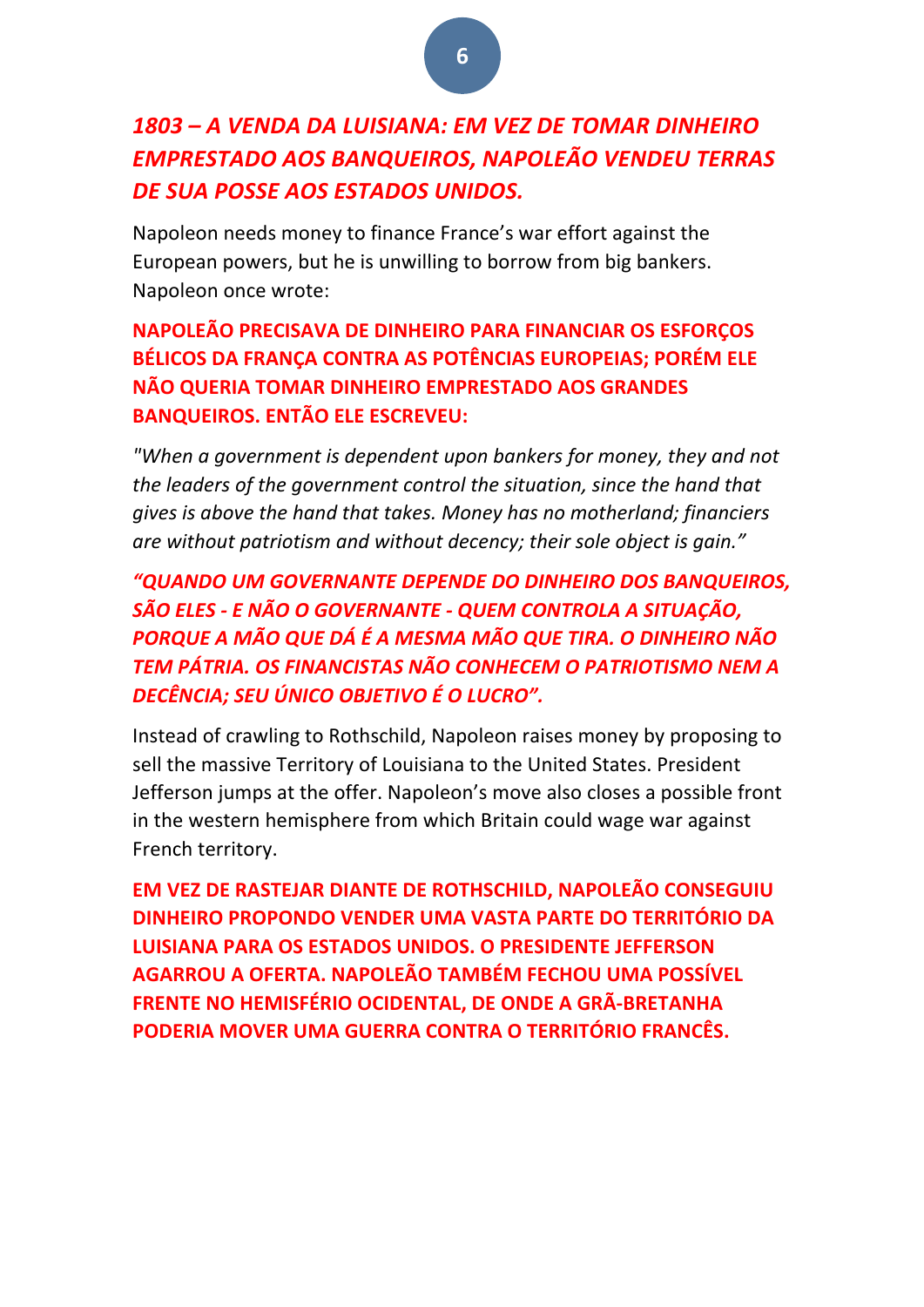

Cartoon above depicts nobles and peasants crawling to Rothschild.

*A CARICATURA ACIMA MOSTRA NOBRES E CAMPONESES RASTEJANDO AOS PÉS DE ROTHSCHILD.*

*Napoleon did borrow money, but he also utilized other means for finance.*

*NAPOLEÃO FOI OBRIGADO A TOMAR DINHEIRO EMPRESTADO, PORÉM*  **ELE UTILIZOU TAMBÉM OUTROS MEIO PARA SE AUTOFINANCIAR.** 



The Jefferson-Napoleon deal DOUBLED America's territory.

*O ACORDO COMERCIAL ENTRE JEFFERSON E NAPOLEÃO DUPLICOU O TERRITÓRIO AMERICANO.*

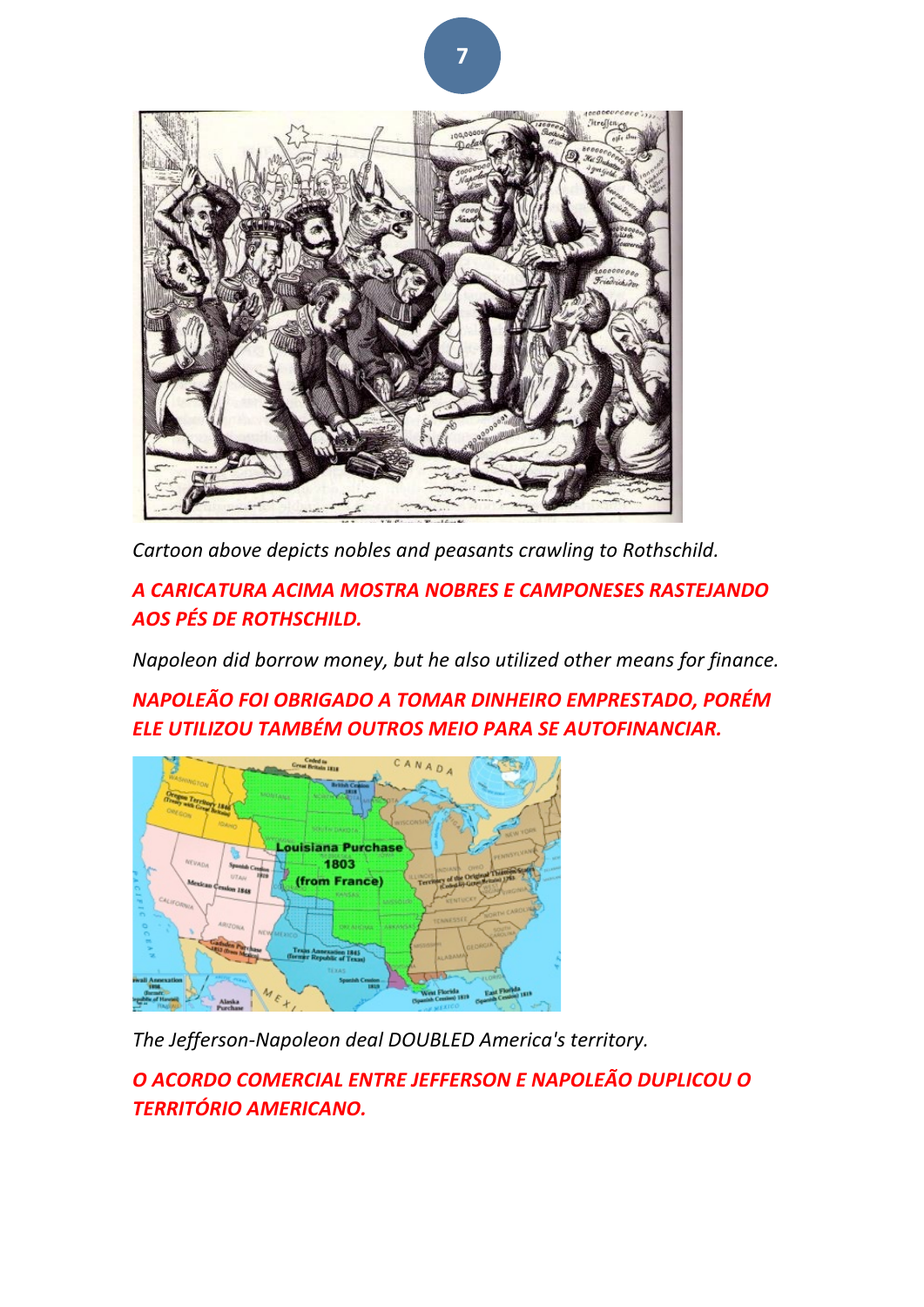

# *1795 - 1804 THE FALL OF ALEXANDER HAMILTON*

# *1795-1804 : A QUEDA DE ALEXANDER HAMILTON*

Meanwhile, back in the fledgling U.S.A., in 1795, London's banker-tool Alexander Hamilton is forced to resign his Treasury position in disgrace when it was discovered that he is sleeping with another man's wife (Maria *Reynolds Affair).*

**ENQUANTO ISSSO, EM UM EUA INCIPIENTE, EM 1795, O** BANQUEIRO/FERRAMENTA DE LONDRES, ALEXANDER HAMILTON É *FORÇADO A RENUNCIAR À SUA POSIÇÃO NO TESOURO, CAÍDO EM*  **DESGRAÇA QUANDO SE DESCOBRIU QUE ELE DORMIA NA CAMA DA ESPOSA DE OUTRO HOMEM (CASO MARIA REYLNOLDS).** 



*Hamilton had many enemies. HAMILTON TINHA MUITOS DESAFETOS.*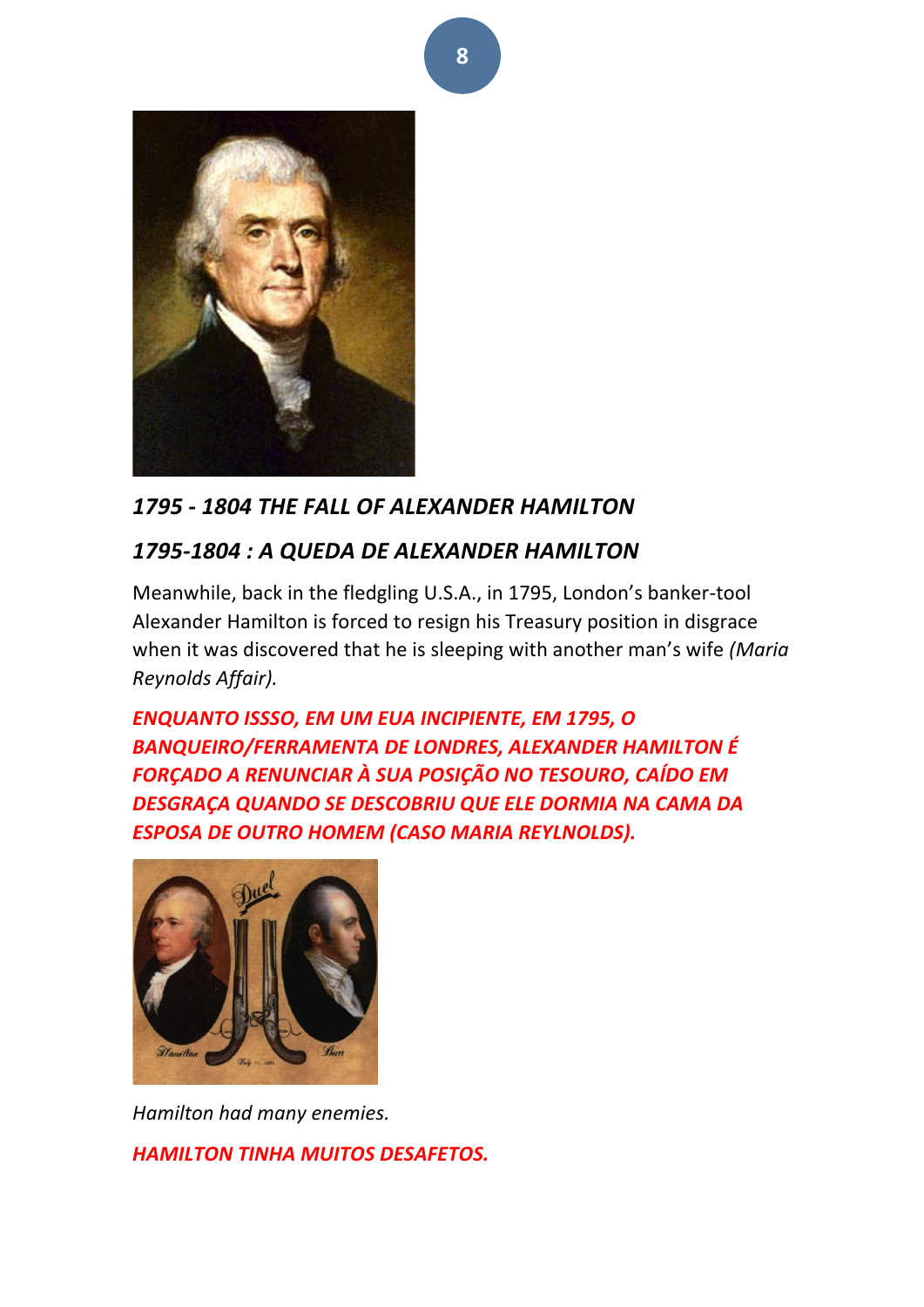

*He finally messed with the wrong guy.* 

#### **FINALMENTE ELE SE METEU COM A PESSOA ERRADA.**

### *1804 - NAPOLEON ESTABLISHES THE NAPOLEONIC CODE*

## *1804 – NAPOLEÃO DECRETA O CÓDIGO NEPOLEÔNICO*

Napoleon's lasting reforms include higher education, a tax code, road systems and sewer systems. His set of civil laws, the *Code Civil*—now known as the **Napoleonic Code**—is prepared by committees of legal experts. 

AS REFORMAS LEVADAS A EFEITO POR NAPOLEÃO INCLUÍAM EDUCAÇÃO **SUPERIOR, UM SISTEMA DE TAXAÇÃO, SISTEMAS DE ESGOTO E ESTRADAS. O CONJUNTO DE LEIS CIVIS OU CÓDIGO CIVIL – HOJE CONHECIDO COMO O CÓDIGO NAPOLEÔNICO – FOI PREPARADO POR COMITÊS DE 'EXPERTS' EM LEIS.**

Napoleon participates actively in the sessions of the Council of State that revises the drafts. The Code forbids privileges based on birth, allows freedom of religion, and specifies that government jobs must go to the most qualified. Other codes are commissioned by Napoleon to codify criminal and commerce law. A Code of Criminal Instruction is also published, which enacts rules of due process.

**O PRÓPRIO NAPOLEÃO PARTICIPOU ATIVAMENTE DAS SESSÕES DO CONSELHO DE ESTADO QUE SUPERVISIONAVA OS PROJETOS. SEU CÓDIGO PROIBIA PRIVILÉGIOS BASEADOS NO NASCIMENTO, CONCEDIA**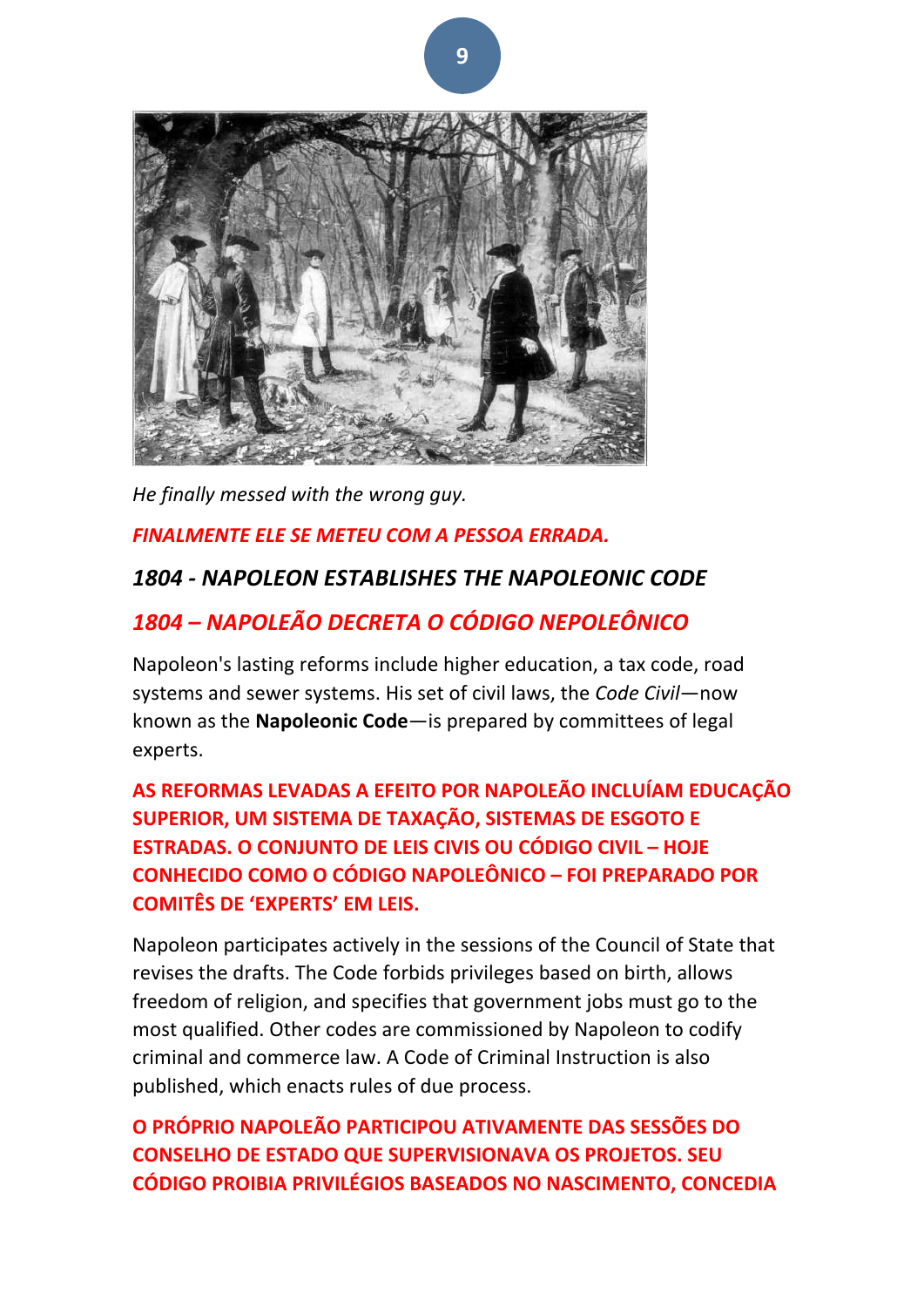**LIBERDADE RELIGIOSA, E ESPECIFICAVA QUE OS CARGOS DO GOVERNO SERIAM OCUPADOS PELOS MAIS QUALIFICADOS. OUTROS CÓDIGOS TAMBÉM FORAM DECRETADOS POR NAPOLEÃO PARA REGULAMENTAR PROCESSOS CRIMINAIS E ATIVIDADES COMERCIAIS. UM CÓDIGO DE INSTRUÇÃO CRIMINAL FOI PUBLICADO, O QUAL PROMULGAVA REGRAS PROCESSUAIS.**

The Code will be accepted throughout much of Europe and remain in force even after Napoleon's eventual defeat. It is a revolutionary idea that spurs the development of the middle class by extending the right to own property. Napoleon also reorganizes what had been the Holy Roman Empire, made up of more than a thousand entities, into a streamlined 40state Confederation of the Rhine. This confederation will provide the basis for the German Confederation and the unification of Germany in 1871.

**ESTE CÓDIGO FOI ADOTADO MUITO ALÉM DAS FRONTEIRAS DA EUROPA, E PERMANECE ATUALMENTE, MESMO NAPOLEÃO TENDO SIDO DERROTADO. CONTÉM A IDEIA REVOLUCIONÁRIA DE ESTIMULAR O DESENVOLVIMENTO DA CLASSE MÉDIA, CONCEDENDO A ELA O DIREITO** À PROPRIEDADE PRIVADA. NAPOLEÃO AINDA ORGANIZOU O CHAMADO **"SACRO IMPÉRIO ROMANO-GERMÂNICO", O QUAL TINHA MAIS DE MIL ENTIDADES, REDUZINDO-O À SIMPLIFICAÇÃO DE 40 ESTADOS, QUE FORMARAM A "CONFEDERAÇÃO DO RENO". ESTA CONFEDERAÇÃO SERIA A BASE DA CONFEDERAÇÃO ALEMÃ E POSSIBILITARIA A UNIFICAÇÃO DA ALEMANHA EM 1871.** 



The Napoleonic Code sought to eliminate undeserved privileges and *establish true justice.*